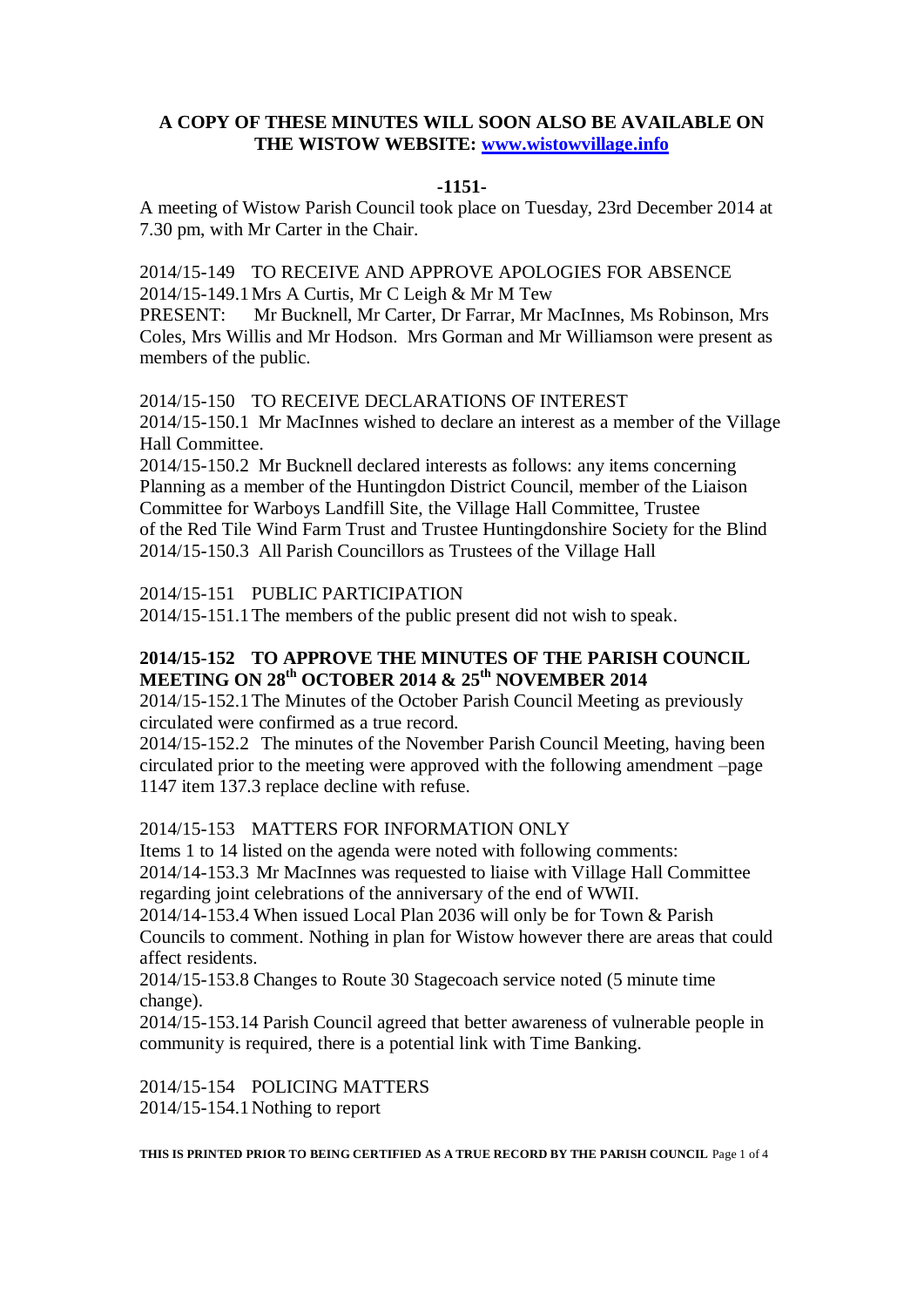2014/15-154.2 Acknowledgement of how well E-Cops system is working in the Dissemination of information.

2014/15-154.3 Recorded increase in burglaries in local area. Vigilance is needed.

2014/15-155 REPORTS FROM COUNTY AND DISTRICT COUNCILLORS 2014/15-155.1 Mr Bucknell reported that people have been caught out with changing bin timetables over Christmas and advised information is available on line a HDC, he also gave us the opening times for Pathfinder House over the Christmas period.

#### 2014/15-156 FINANCE

2014/15-156.a. To approve the financial statement and cash-flow for December 2014 2014/15-138.b to approve payment of outstanding amounts:

The following payments were approved and cheques signed.

| HDC.             | £100.00 playground rent                               |
|------------------|-------------------------------------------------------|
| <b>CPALC</b>     | £200.0 New Clerk's training                           |
| S Elmore         | $\pounds$ 270.00 preservation of Playground equipment |
| Monies received: | <b>Barclays Deposit Account Interest</b><br>£0.63     |

## 2014/15-157 CORRESPONDENCE

2014/15-157.3 Quote from HDC offer substantial saving on printing costs for The Warbler. It was agreed to proceed with HDC for the annual cost of £62.32, current cost £45 per print run. Mr & Mrs Williams to be contacted regarding change of printer.

2014/15-157.1 to .5 No further action required.

2014/15-158 TO CONSIDER ANY PLANNING APPLICATIONS RECEIVED 2014/15-158.1None Received

2014/15-159HIGHWAY WARDEN'S REPORT

2014/15-159.1Information required from National Grid remains outstanding Mr Carter to progress.

2014/15-159.2Pot-hole on Mill Road reported –Mr Carter to notify Highways

## 2014/15-160 MAINTENANCE ISSUES

2014/15-160.1 Error on R J Warren quote once resolved was too expensive. Clerk to contact second choice CGM Landscapes for the best price and Clerk authorised to award contract assuming price verification.

2014/15-160.2 During December's Playground Inspection a shot squirrel was found and reported to the Police. Dog fouling remains an issue and some dog owners are leaving soiled 'poo bags' along the fence at Oaklands Close. Reported that see-saw needs oiling and metal parts painting.

2014/15-160.3 Mr MacInnes to forward November playground inspection report and Mr Leigh to complete report for January.

2014/15-160.4 Mr Juggins is happy for Parish Council to proceed with arranging quotation for pollarding of trees on Mill Road outside Rooks Grove Farm. Clerk to obtain quote from Ray Burton to complete pollarding.

**THIS IS PRINTED PRIOR TO BEING CERTIFIED AS A TRUE RECORD BY THE PARISH COUNCIL** Page 2 of 4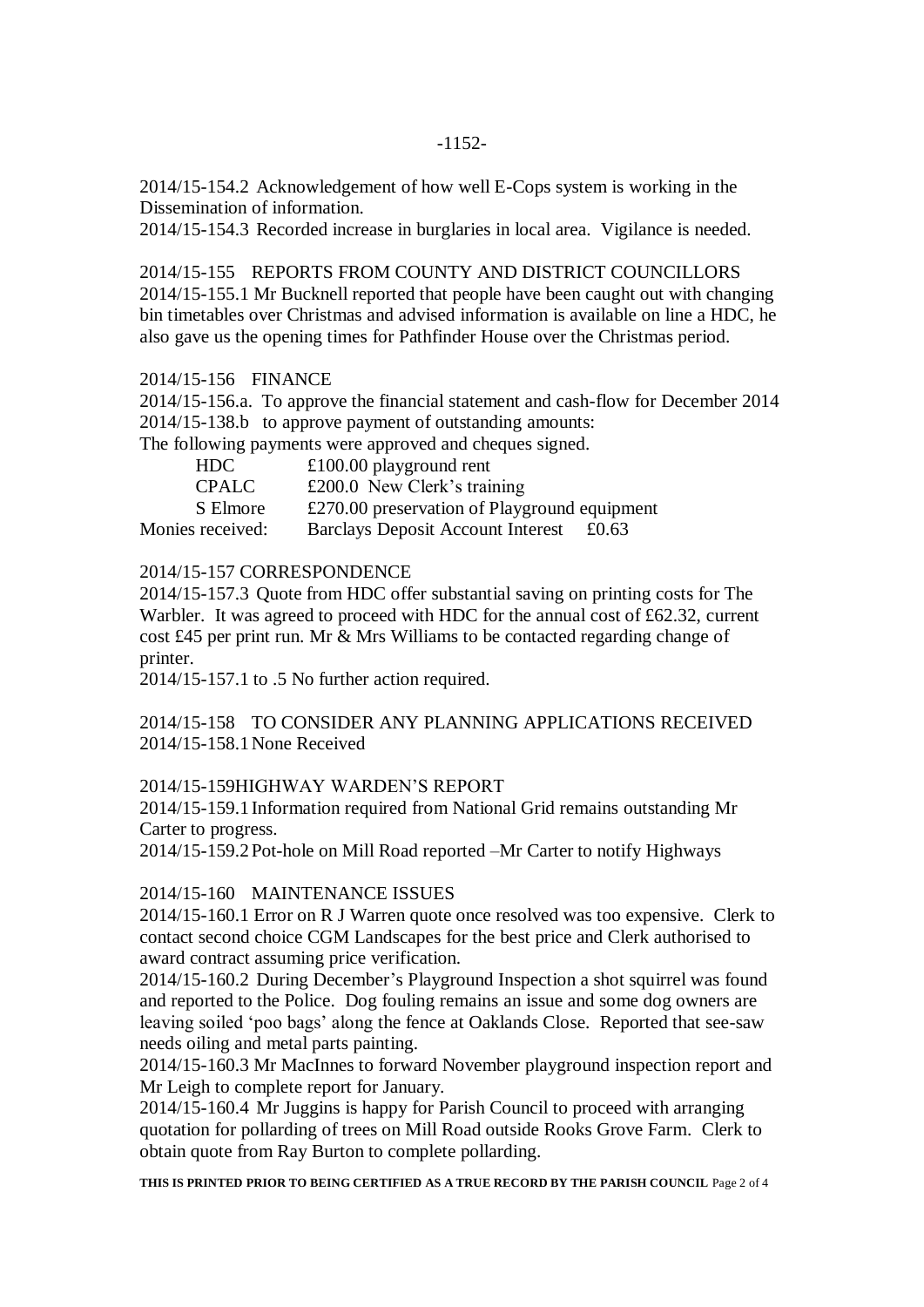2014/15-160.5 Parish Council unhappy about location of BT cabinet. Mr Bucknell to investigate whether green is in conservation area prior to any approach to BT. 2014/15-160.6 Removal of PC1 to be progressed, PC2, PC16 and PC4 all reported to

CCC as faulty. 2014/15-160.7 Shillow Hill still being monitored for accidents.

2014/15-160.8 It was agreed that the purchase of a Defibrillator is inappropriate for the village at present.

2014/15-161 ADMINISTRATION ISSUES

2014/15-161.1 Mrs Coles to download Electoral Register Data

2014/15-161.2 No action required

2014/15-161.3Mr Carter to attend Outreach Training on Planning – 29/01/15

2014/15-161.4 Increase in Clerks salary in line with 2014-2016 National Salary

Award – proposed by Mr Carter and seconded by Mr Bucknell and unanimously agreed.

2014/15-162 WORKING PARTIES FEEDBACK AND UPDATES

2014/15-162.a Litter – Nothing to report

2014/15-162.b Countryside – Mr Hodson reported incident on Harris Lane walkers have been approached and asked to put their dogs on leads on public highway. Legal requirement to be investigated and reported. Proposed that 30 mile limit be extended for stretch of Harris Lane leading down to permissive path. Motocross motorcycles have been reported crossing fields from Upwood to Harris Lane. Incident only seen once but to be reported to Police for their awareness.

2014/15-162.c Village Hall – Mr Carter confirmed receipt of letter from Mr Wadsworth on behalf of Village Hall Committee. Mr Carter to consider letter before reporting formally to Parish Council. Due to the importance of issue it was proposed that a sub-committee be formed comprising Mr Carter, Mrs Willis and Mr Leigh.

2014/15-163 ITEMS FOR WISTOW WARBLER AND WEB SITE

2014/15-163.1 – Dr Farrar reported progress with the collection of contact email addresses for proposed email newsletter. Mrs Willis to take over collection/coordination of information.

2014/15-164 MONTHLY AUDIT – NOMINEE FOR NEXT MEETING 2014/15-164.1 Mr McInnes is our auditor for December, Mr Carter volunteered for next month.

2014/15-165 MATTERS FOR FUTURE CONSIDERATION

2014/15-165.1 Extension to graveyard – letter prepared but not yet sent 2014/15-165.2Village Handyman – plan to approach local Parish Councils to share resources.

2014/15-165.3Identify vulnerable members of community to offer support

2014/15-148 DATE OF NEXT MEETING

2014/15-148.1Tuesday, 27th January 2015 at 7.30 pm in the Village Hall There being no further business the meeting closed at 8.55 pm

**THIS IS PRINTED PRIOR TO BEING CERTIFIED AS A TRUE RECORD BY THE PARISH COUNCIL** Page 3 of 4